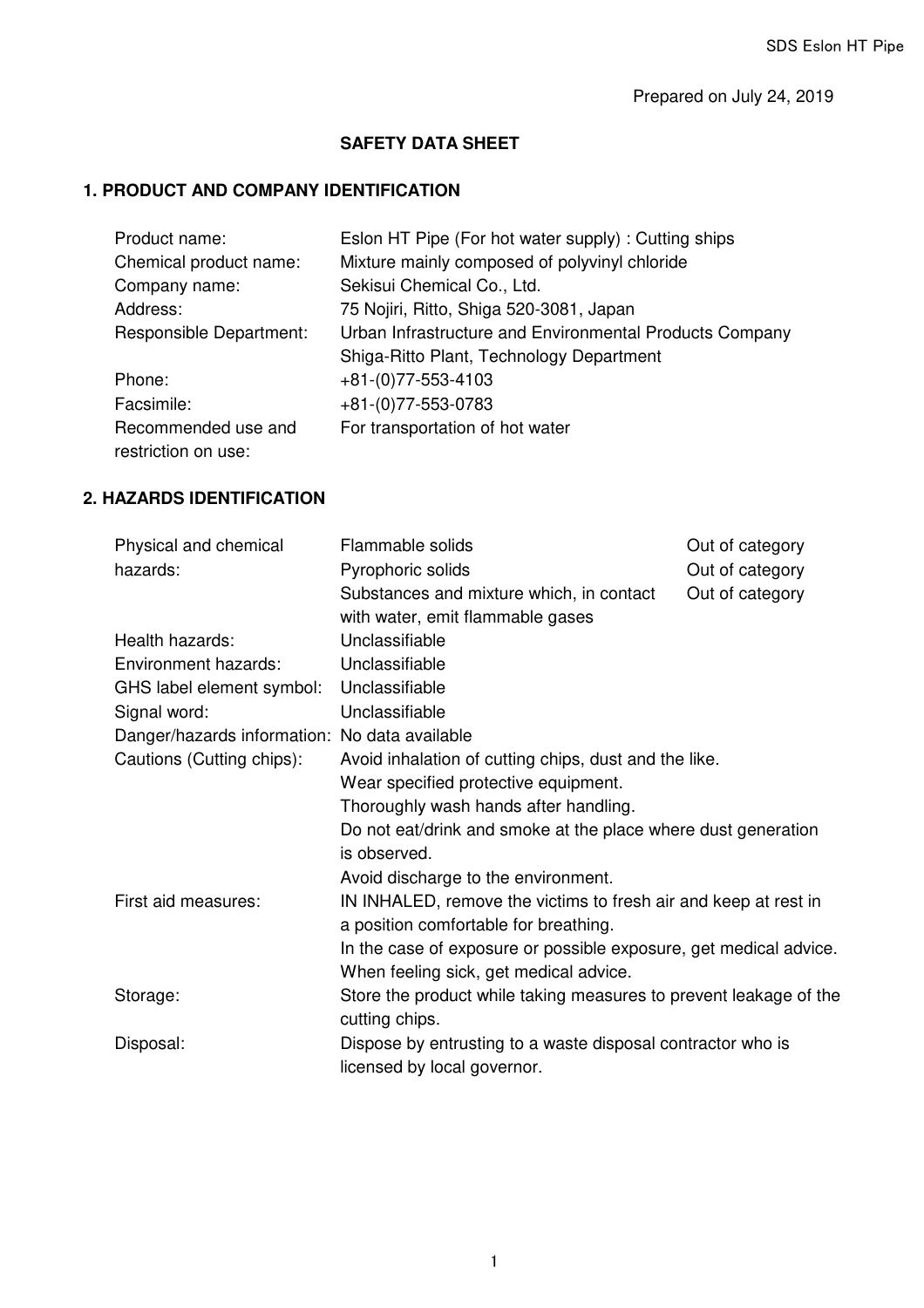### **3. COMPOSITION/INFORMATION OF INGREDIENTS**

| Classification of single | <b>Mixture</b>                        |               |
|--------------------------|---------------------------------------|---------------|
| component or mixture:    |                                       |               |
| Components:              |                                       | Content       |
|                          | <b>Chlorinated Polyvinyl chloride</b> | $88 - 92%$    |
|                          | Tin compounds                         | $0.5 - 1.5\%$ |
|                          | <b>Others</b>                         | $8 - 12%$     |

#### **4. FIRST AID MEASURES**

|                                                          | If cutting chips were inhaled: - Remove the victims to fresh air and keep at rest in a position<br>comfortable for breathing.<br>- Get medical advice, if necessary. |
|----------------------------------------------------------|----------------------------------------------------------------------------------------------------------------------------------------------------------------------|
| If cutting chips were on skin: - Wash the skin promptly. |                                                                                                                                                                      |
|                                                          | - Get medical advice, if necessary.                                                                                                                                  |
|                                                          | If cutting chips were in eyes: - Wash carefully with water for several minutes.                                                                                      |
|                                                          | - Get medical advice, if necessary.                                                                                                                                  |
| If cutting chips were                                    | - Rinse mouth                                                                                                                                                        |
| swallowed:                                               | - Get medical advice, if necessary.                                                                                                                                  |

## **5. FIRE FIGHTING MEASURES**

| Fire extinguishing media:     | - Small fire: Dry chemical powder, carbon dioxide, water                                                                                                                                                                                                |
|-------------------------------|---------------------------------------------------------------------------------------------------------------------------------------------------------------------------------------------------------------------------------------------------------|
|                               | - Large Fire: Water, water spraying, normal foam extinguisher                                                                                                                                                                                           |
| Specific danger/hazards:      | - At some kinds of fire, generating poisonous, irritating or<br>corrosive gases.                                                                                                                                                                        |
| Specific firefighting method: | - Remove the containers from the fire area if not so dangerous.<br>- In the case of huge fire, use unmanned hose holder or<br>monitor nozzles for firefighting.<br>If such work is not possible, evacuate from the area and let the<br>fire burned out. |
|                               | Protection of the firefighters: - During the firefighting work, wear air respirator and chemical<br>protective clothing.                                                                                                                                |

### **6. ACCIDENTAL RELEASE MEASURES**

| Cautions for personnel: | When dust is generated by cutting polyvinyl pipes, wear proper<br>protective equipment to prevent exposure to eyes/skin and<br>inhalation. (Refer to the description of "8. EXPOSURE<br><b>CONTROL/PERSONAL PROTECTION")</b> |
|-------------------------|------------------------------------------------------------------------------------------------------------------------------------------------------------------------------------------------------------------------------|
|                         | Cautions to the environment: Be careful not to cause environmental effect by discharging to                                                                                                                                  |
|                         | the rivers and the like.                                                                                                                                                                                                     |
| Recovery:               | When dust is generated by cutting polyvinyl pipes, sweep and<br>recover them into a vacant container, and dispose of them later.                                                                                             |
| Prevention of secondary | When dust is generated by cutting polyvinyl pipes, well clean the                                                                                                                                                            |
| disaster:               | floor frequently to prevent occurrence of slippery floor surface.                                                                                                                                                            |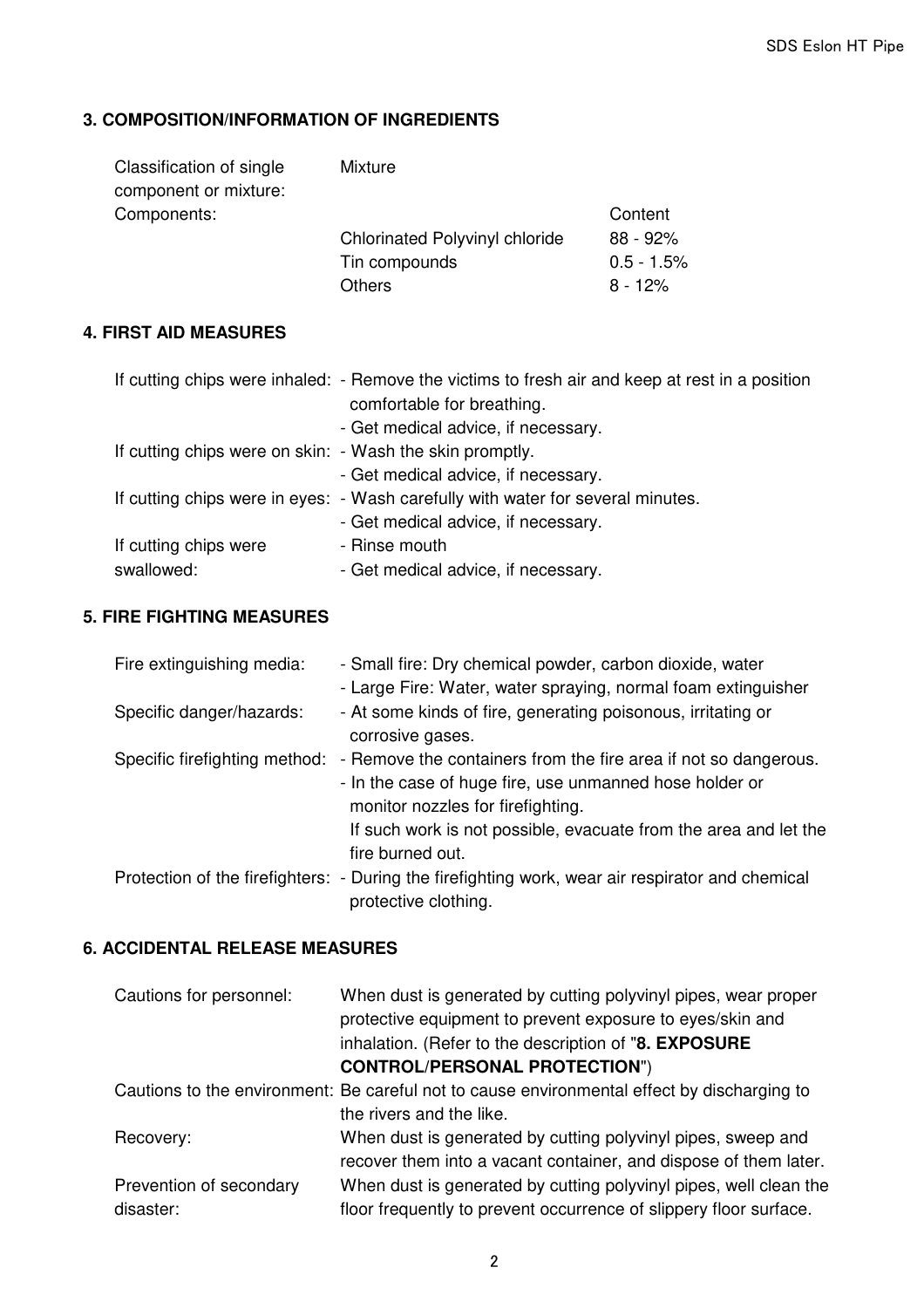### **7. HANDLING AND STORAGE**

| Handling (cutting chips)                  |                                                                                                                                                                                                                                                                                                                                                                                                                                   |
|-------------------------------------------|-----------------------------------------------------------------------------------------------------------------------------------------------------------------------------------------------------------------------------------------------------------------------------------------------------------------------------------------------------------------------------------------------------------------------------------|
| Engineering measures:                     | - Take engineering measures described in "8. EXPOSURE<br><b>CONTROL/PERSONAL PROTECTION,"</b> and wear protective<br>equipment.                                                                                                                                                                                                                                                                                                   |
| Local ventilation/general<br>ventilation: | - Local ventilation/general ventilation shall be done according to<br>the description of "8. EXPOSURE CONTROL/PERSONAL<br><b>PROTECTION."</b>                                                                                                                                                                                                                                                                                     |
|                                           | Cautions for safe handling: - Do not inhale or swallow the cutting chips.<br>- Conduct exhaust ventilation to keep the concentration in air<br>equal to or lower than the exposure limit. (When dust is<br>generated by cutting the pipes.)<br>- Wash hands well after handling.<br>- Handle only outdoors or in well ventilated area.<br>- Avoid discharge to the environment. (When dust is generated<br>by cutting the pipes.) |
| Avoid contact:                            | - Refer to the description of "10. STABILITY AND REACTIVITY."                                                                                                                                                                                                                                                                                                                                                                     |
| Storage (cutting chips)                   |                                                                                                                                                                                                                                                                                                                                                                                                                                   |
| Engineering measures:                     | Keep fire away.                                                                                                                                                                                                                                                                                                                                                                                                                   |
| Storage conditions:                       | No specific engineering measure is necessary.                                                                                                                                                                                                                                                                                                                                                                                     |

## **8. EXPOSURE CONTROL/PERSONAL PROTECTION**

Control Concentration:

|                                                                                                                                                         |                                           | Permissible concentration                                                          |                                                         |
|---------------------------------------------------------------------------------------------------------------------------------------------------------|-------------------------------------------|------------------------------------------------------------------------------------|---------------------------------------------------------|
|                                                                                                                                                         | Control                                   |                                                                                    | (permissible exposure limit, biological exposure index) |
| Tin compound                                                                                                                                            | concentration                             | Japan Society for Ocupational<br>Health (2010 edition)                             | ACGIH (2010 edition)                                    |
|                                                                                                                                                         | $0.1$ mg/m $3$<br><u>(as Sn)</u>          | Not established                                                                    | TWA 0.1 $mg/m3$<br>(as Sn)                              |
| - Install eye-washing equipment and safety shower for the work<br>Engineering measures:<br>of storing and handling the product. (When dust is generated |                                           |                                                                                    |                                                         |
|                                                                                                                                                         |                                           | by cutting the pipes.)                                                             |                                                         |
|                                                                                                                                                         |                                           | - Handling shall be done in an area with a general ventilation                     |                                                         |
|                                                                                                                                                         |                                           | equipment. (When dust is generated by cutting the pipes.)                          |                                                         |
|                                                                                                                                                         |                                           | - When dust is generated in a process of high temperature                          |                                                         |
|                                                                                                                                                         |                                           | handling, install ventilation equipment to keep the concentration                  |                                                         |
|                                                                                                                                                         |                                           | of air polluting substance equal to or lower than the control                      |                                                         |
|                                                                                                                                                         | concentration permissible exposure limit. |                                                                                    |                                                         |
| Protective equipment                                                                                                                                    |                                           |                                                                                    |                                                         |
|                                                                                                                                                         |                                           |                                                                                    |                                                         |
| Respiratory protective                                                                                                                                  |                                           | - Use personal respiratory equipment, if required.                                 |                                                         |
| equipment:                                                                                                                                              |                                           | - In the case of insufficient ventilation, wear proper respiratory                 |                                                         |
|                                                                                                                                                         | pipes.)                                   | protective equipment. (When dust is generated by cutting the                       |                                                         |
|                                                                                                                                                         |                                           | Hand protective equipment - Wear personnel hand protective equipment, if required. |                                                         |
| Eye protective equipment: - Wear personnel eye protective equipment, if required.                                                                       |                                           |                                                                                    |                                                         |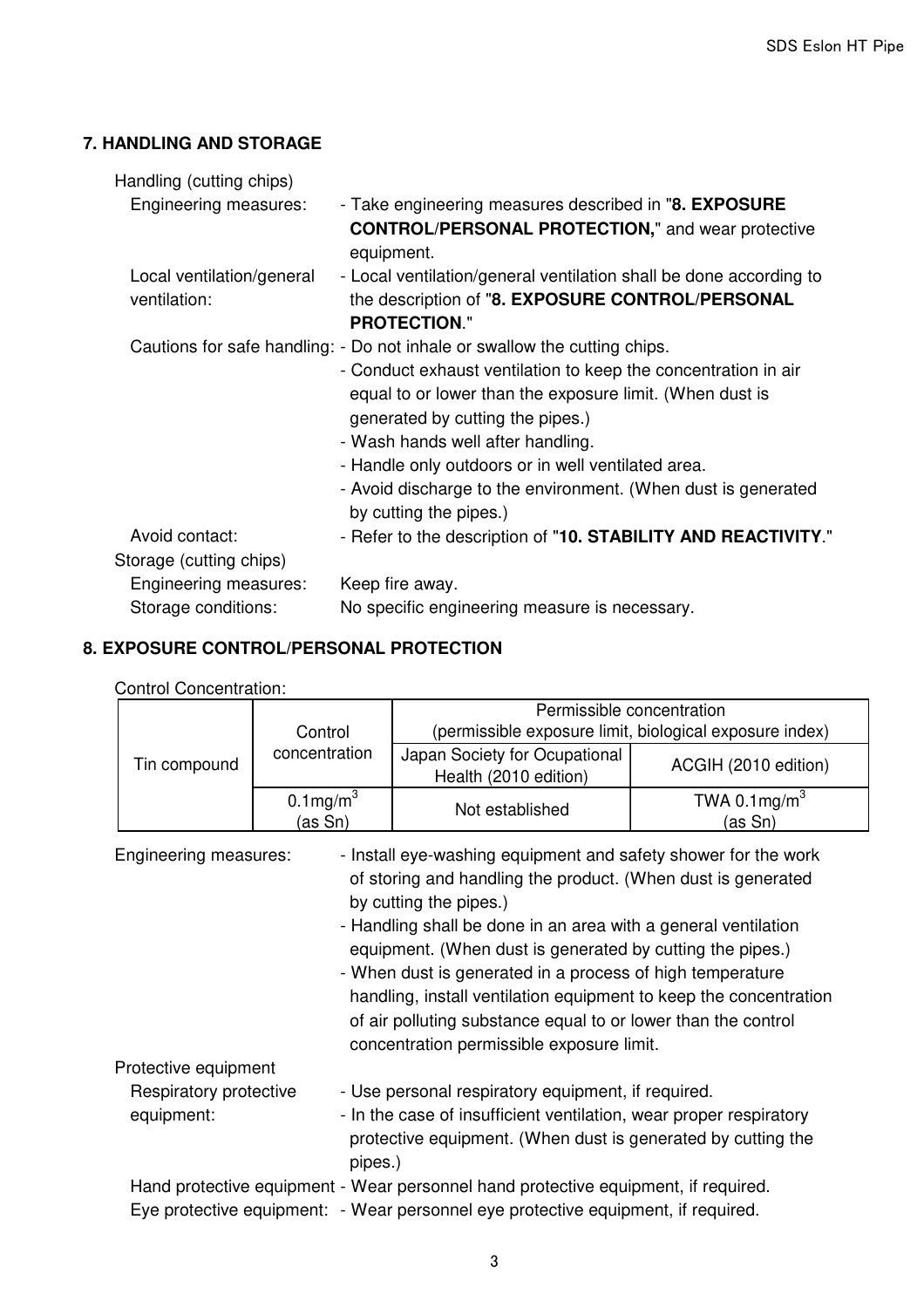| Skin and body protective | - Wear personnel protective clothing and protective face |
|--------------------------|----------------------------------------------------------|
| equipment:               | shield, if required.                                     |
| Hygiene measure:         | - Wash hands well after handling.                        |

### **9. PHYSICAL AND CHEMICAL PROPERTIES**

| Appearance                     |                                                                |
|--------------------------------|----------------------------------------------------------------|
| Physical property:             | Solid                                                          |
| State:                         | Molded polyvinyl chloride pipes (At cutting, cutting chips and |
|                                | dust are generated.)                                           |
| Color:                         | Dark blue-gray                                                 |
| Odor:                          | No odor                                                        |
| pH:                            | No data available                                              |
| Melting point/freezing point:  | No data available                                              |
| Boiling point, initial boiling | Not applicable                                                 |
| point and boiling range:       |                                                                |
| Flash point:                   | No data available                                              |
| Combustibility or explosion    | No data available                                              |
| limit:                         |                                                                |
| Vapor pressure:                | No data available                                              |
| Vapor density:                 | No data available                                              |
| Specific gravity (density):    | 1.48 $q/cm3$                                                   |
| Solubility:                    | No data available                                              |
| n-Octanol/water portion        | No data available                                              |
| coefficient:                   |                                                                |
| Spontaneous ignition:          | No data available                                              |
| Odor threshold value:          | No data available                                              |
| Evaporation rate:              | No data available                                              |
| Viscosity:                     | No data available                                              |

### **10. STABILITY AND REACTIVITY**

| Stability:<br>Possibility of hazardous<br>reaction: | Stable under the normal conditions<br>No information available                                      |
|-----------------------------------------------------|-----------------------------------------------------------------------------------------------------|
| Condition to avoid:<br>Incompatible hazardous       | No information available<br>No information available                                                |
| substances:<br>Dangerous decomposition<br>product:  | Combustion causes generation of carbon monoxide, carbon<br>dioxide, hydrogen chloride and the like. |

# 11. TOXICOLOGICAL INFORMATION

| Acute toxicity Oral:           |             | Unclassifiable because of insufficient data |
|--------------------------------|-------------|---------------------------------------------|
|                                | Dermal:     | Unclassifiable because of insufficient data |
|                                | Inhalation: | Unclassifiable because of insufficient data |
| Skin corrosion/irritation:     |             | Unclassifiable because of insufficient data |
| Serious eye damage/irritation: |             | Unclassifiable because of insufficient data |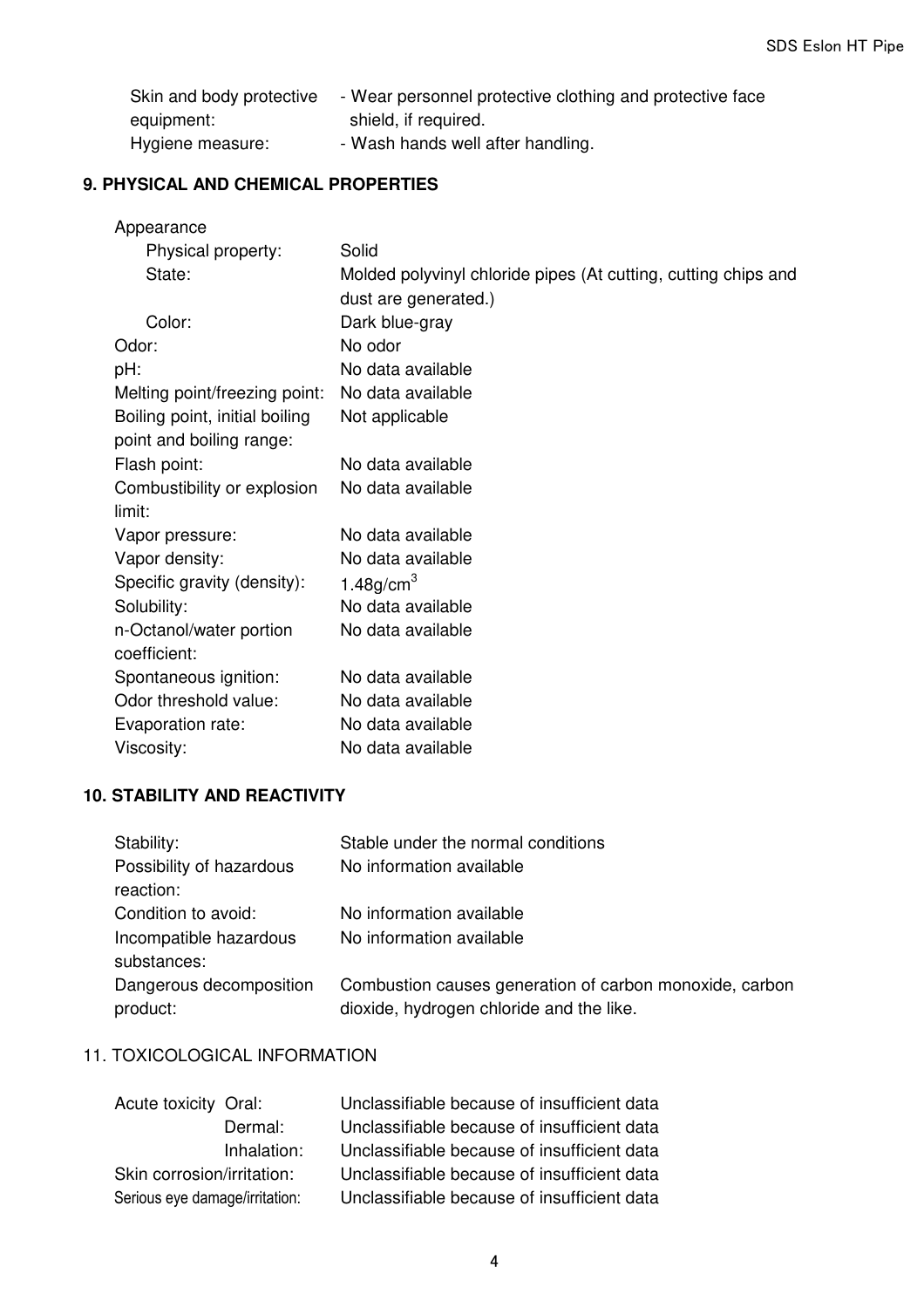| Respiratory sensitization:                                      | Unclassifiable because of insufficient data |
|-----------------------------------------------------------------|---------------------------------------------|
| Skin sensitization:                                             | Unclassifiable because of insufficient data |
| Germ cell mutagenicity:                                         | Unclassifiable because of insufficient data |
| Carcinogenicity:                                                | Unclassifiable because of insufficient data |
| Reproductive toxicity:                                          | Unclassifiable because of insufficient data |
| Specific target organ systemic<br>toxicity (single exposure):   | Unclassifiable because of insufficient data |
| Specific target organ systemic<br>toxicity (repeated exposure): | Unclassifiable because of insufficient data |
| Aspiration respiratory hazardous:                               | Unclassifiable because of no data           |

# **12. ECOLOGICAL INFORMATION**

| Hazardous to aquatic   | Unclassifiable because of insufficient data |
|------------------------|---------------------------------------------|
| environment (acute):   |                                             |
| Hazardous to aquatic   | Unclassifiable because of insufficient data |
| environment (chronic): |                                             |

### **13. DISPOSAL CONSIDERATION**

| Residual waste                                           | - At the disposal, comply with related laws and local government<br>standards.                                                    |
|----------------------------------------------------------|-----------------------------------------------------------------------------------------------------------------------------------|
|                                                          | - Dispose by entrusting to a waste disposal contractor who is<br>licensed by local governor.                                      |
|                                                          | - When entrusting the disposal of the waste to a contractor, the<br>danger/hazards should be clearly notified to them in advance. |
| Contaminated containers and<br>packaging (cutting chips) | Not applicable                                                                                                                    |

### **14. TRANSPORT INFORMATION**

| International regulations | Marine transport control: Non-hazardous material |                        |
|---------------------------|--------------------------------------------------|------------------------|
|                           | Air transport control:                           | Non-hazardous material |
| Domestic regulations      | Land transport control: Not applicable           |                        |
|                           | Marine transport control: Non-hazardous material |                        |
|                           | Air transport control:                           | Non-hazardous material |
|                           |                                                  |                        |

Specific safety measurement (cutting chips) - Keep fire away.

- Avoid scattering the cutting chips caused by container damages (the container for cutting chips) and the like.

# **15. REGULATORY INFORMATION**

|                               | Industrial Safety and Health Law: Hazardous substances whose name shall be indicated 8labeled.) |
|-------------------------------|-------------------------------------------------------------------------------------------------|
|                               | (Article 57-2, Enforcement Ordinance Article 18-2, Appended                                     |
|                               | Table 9) (Organic tin compound)                                                                 |
| Law for Pollutant Release and | Class 1 designated chemical substance                                                           |